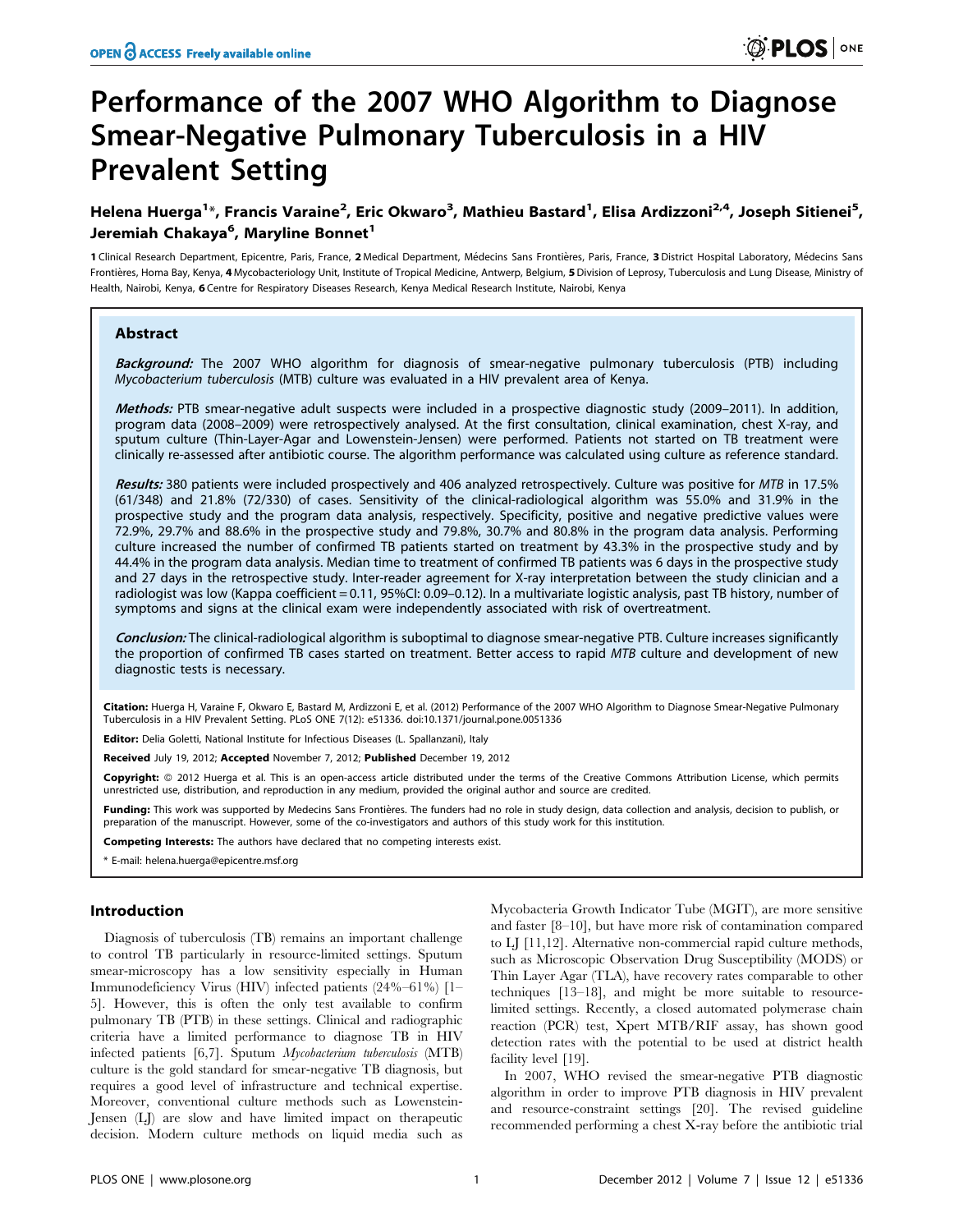

Figure 1. Diagnostic algorithm for smear-negative TB suspects (prospective study). doi:10.1371/journal.pone.0051336.g001

course and using rapid culture techniques when feasible. The revised algorithm was implemented at the Homa Bay District Hospital, a HIV prevalent area in Western Kenya. Médecins Sans Frontières (MSF) in collaboration with the supranational reference laboratory of the Institute of Tropical Medicine Institute in Antwerp (Belgium) and the Ministry of Health of Kenya set up a MTB culture laboratory introducing TLA and LJ methods. Recently, WHO have recommended using Xpert MTB/RIF as the initial diagnostic test for TB [21]. However, this new technology is barely available and clinical-radiological algorithms are largely used to diagnose smear-negative PTB in the peripheral sites of resource-limited settings.

Few studies have assessed the performance of the 2007 WHO revised diagnostic algorithm in HIV prevalent settings [22–25]. We conducted a field evaluation of the algorithm in outpatient smear-negative PTB suspects in Homa Bay to assess the performance of the clinical-radiological algorithm for the initiation of TB treatment using culture as reference standard and to compare the proportion of confirmed TB patients started on TB treatment using the diagnostic algorithm with and without culture.

#### Methods

## Study design

A prospective diagnostic study was conducted. In addition program data were retrospectively collected from a period before the start of the prospective study.

# Prospective study

Setting and population. The Homa Bay District Hospital is the reference health facility for a district of 350,000 people. TB and HIV care are supported by MSF. Between September 2009 and February 2011 all consecutive smear-negative PTB suspects attending the hospital TB clinic were eligible to the study if they were 15 years or more of age, presented with a cough of at least 2 weeks, had 2 negative sputum smears without any positive, and lived within the hospital TB clinic catchment area for TB treatment (10 km radius). Patients who had taken fluoroquinolones or anti-TB drugs in the last one month were excluded.

Diagnostic algorithm. Three sputum samples collected one on spot and two early in the morning the following day, were examined with smear microscopy in all PTB suspects. Smearpositive patients were started on TB treatment and not included in the study. Culture was systematically performed for smearnegative patients. At the 1<sup>st</sup> consultation, all smear-negative patients were clinically assessed by a trained clinical officer, and a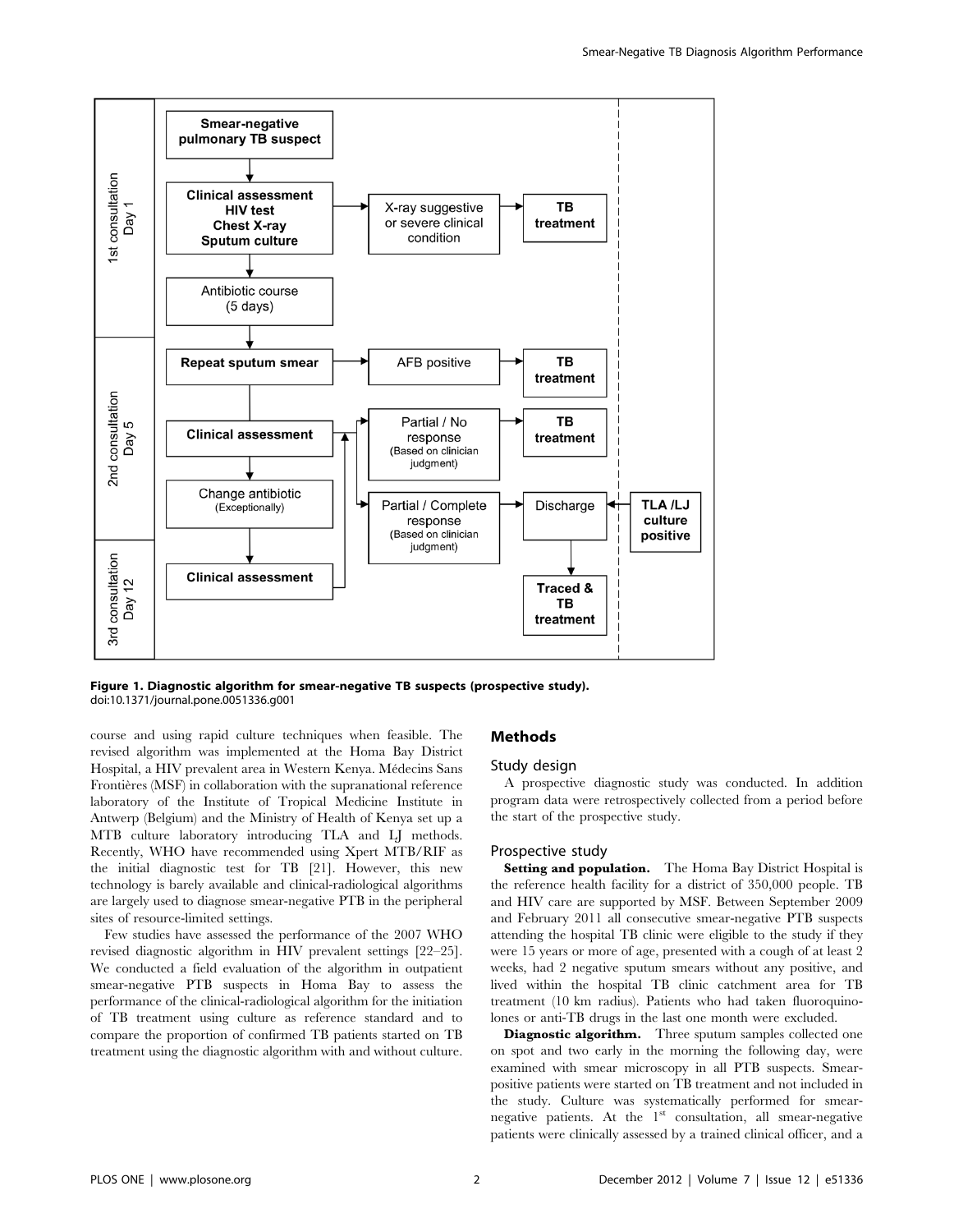chest X-ray was performed (figure 1). Patients with a chest X-ray suggestive of TB or presenting highly suggestive TB symptoms and in severe clinical condition were started on TB treatment. Patients not fulfilling these conditions were given an antibiotic (amoxicillin 1 g  $3 \times$ /day 5 days). HIV testing with pre and post test counselling was offered to all TB suspects. At the 2<sup>nd</sup> consultation, five days later, patients were re-assessed clinically, sputum smear microscopy examination was repeated and a clinical decision to or not to start TB treatment made. Exceptionally, a second antibiotic was prescribed for one week followed by a 3rd clinical consultation. At anytime, patients with positive culture not already on treatment were contacted or traced at home to start TB treatment as soon as possible. Patients who missed study appointments were actively traced. Patients started on TB treatment received 2 months of isoniazid, rifampicin, ethambutol and pyrazinamide (HREZ) and 4 months HR according to the Ministry of Health guidelines [26]. Treatment was delivered under self administrative therapy combined with patient-centred adherence strategies, with good treatment adherence as previously reported [27]. All tests and treatment were free of charge.

Study procedures. In order to assess clinical response after the antibiotic course, the clinician used at each consultation a score grading the patients' symptoms severity between 1 (mild) and 4 (life-threatening). Complete resolution was defined as the resolution of all clinical symptoms with a normal physical examination; partial resolution as a clinical improvement with persistence of clinical symptoms/signs; and no resolution as the absence of improvement or clinical worsening. Severe clinical condition, irrespectively of TB diagnosis, was defined by one of the following signs: respiratory rate  $>30/m$ inute, temperature  $>39^{\circ}$ C, tachycardia  $>120/m$ inute, or unable to walk without help. Malnutrition was defined according to the body mass index (BMI): BMI <18.5 and >17: mild; BMI  $\leq$ 17 and >16: moderate;  $BMI \leq 16$ : severe.

Chest X-rays were interpreted by the study clinician. A second reading by an external radiologist blind to the patient's clinical data and to the clinician's interpretation was performed at the end of the study to measure the inter-reader agreement. A tick sheet including pictograms was used for reporting X-ray results by both the clinician and the radiologist (Appendix). Results were defined as ''Suggestive of TB'' by the presence of upper lobe infiltrate, cavitation, hilar adenopathy, pleural effusion or miliary pattern; ''Compatible with TB'' when any other sign that the clinician judged was compatible with TB was present and ''Not TB'' if the X-ray was normal or if the clinician judged that the signs present were not suggestive/compatible with TB [20].

Light Emitting Diode-based fluorescence microscopy after auramine [28] staining was performed. At least 1 AFB/100HPF was considered as positive. In case of negative results, each of the two best quality sputum samples was cultured on both TLA and LJ media. Prior inoculation specimens were decontaminated using NALC-sodium hydroxide method with 1% final concentration. Para-nitrobenzoic acid added to TLA during medium preparation was used to distinguish between MTB and non-TB mycobacterium (NTM). Identification of colonies from LJ was performed by subculturing on a TLA plate. After inoculation TLA plates were incubated in a 5% CO2 incubator and LJ in a standard incubator at 37°C. TLA plates were read twice a week for six weeks using a standard light microscope and LJ tubes once a week for eight weeks by trained laboratory technicians. Quality control of positive cultures was done at the Central Reference Laboratory in Nairobi and the supranational TB laboratory at the Institute of Tropical Medicine in Antwerp, Belgium. Growth of at least 1

MTB microcolony defined a positive TLA result and 1MTB colony a positive LJ result.

A patient was defined as culture positive if at least one of the four culture results (LJ or TLA) was positive and culture negative if at least 2 culture results were negative and none was positive. NTM result was considered as MTB culture negative result. Patients with culture contaminated results  $(\geq 3$  contaminated without any positive results) were excluded from this analysis. Patients with positive culture were considered as confirmed TB cases.

Determine® HIV Rapid Test and Uni-Gold® HIV Rapid Test were used in succession for HIV testing and Facscount machine for CD4 count.

# Retrospective programmatic assessment

Program data accrued between January 2008 and August 2009 were collected retrospectively from patients' files and clinic registers. Data included socio-demographic information, treatment decision by the clinician and culture results. Compared to the prospective study, the program clinical officer did not receive specific training on chest-ray reading, pictogram tick sheets were not used for chest-ray interpretation, antibiotic trial was not standard, there was no grading of the severity of symptoms, and no standard case definition of clinical response to the antibiotic course. Microscopy and MTB culture were done in similar conditions. MTB culture positive patients not on TB treatment were traced to start treatment. There was no tracing for patients missing clinic appointments. Chest-rays were not free of charge.

#### Sample size and statistical analysis

Sample size estimates was based on the comparison of the proportion of patients appropriately started on TB treatment (MTB culture confirmed) using the diagnostic algorithm with and without culture in the same population of PTB suspects. This was possible since culture results were expected after the therapeutic decision by the clinician had been made using clinical and radiological findings. Using a Mc Nemar's one side test of equality of paired proportions (nQuery Advisor $\mathcal{B}$  5.0) with an estimation of a minimum increase of 5% of patients adequately started on treatment using the algorithm with culture and 10% proportion of total discordant pairs, a risk alpha of 0.05 and a risk beta of 0.20, a minimum of 231 patients were required. The sample size was increased to 380 patients to stratify the analysis in HIV infected patients (70%) and take into account dropouts (15%). All consecutive PTB suspects attending the clinic during the same duration of time than the one used for the prospective study were included in the retrospective analysis.

Data were double entered using Epi-Data 3.0 software (The EpiData Association, Odense Denmark) and analyzed in Stata® 10.0 software (College Station, Texas, USA).

The proportion of confirmed TB patients started on TB treatment using the 2007 WHO algorithm with and without considering culture results was calculated. The performance (sensitivity, specificity, predictive values and likelihood ratios) of the diagnostic algorithm without culture was calculated using positive culture as reference standard. Receiver operating characteristic (ROC) analyses were performed and the area under the curve (AUC) calculated. Results were compared between prospective research and routine program conditions. Multivariate logistic regressions were performed to identify factors associated with overtreatment (culture negative patients started on TB treatment) and undertreatment (culture positive patients not started on TB treatment) when using the diagnostic algorithm without culture. Inter-agreement of chest X-ray reading was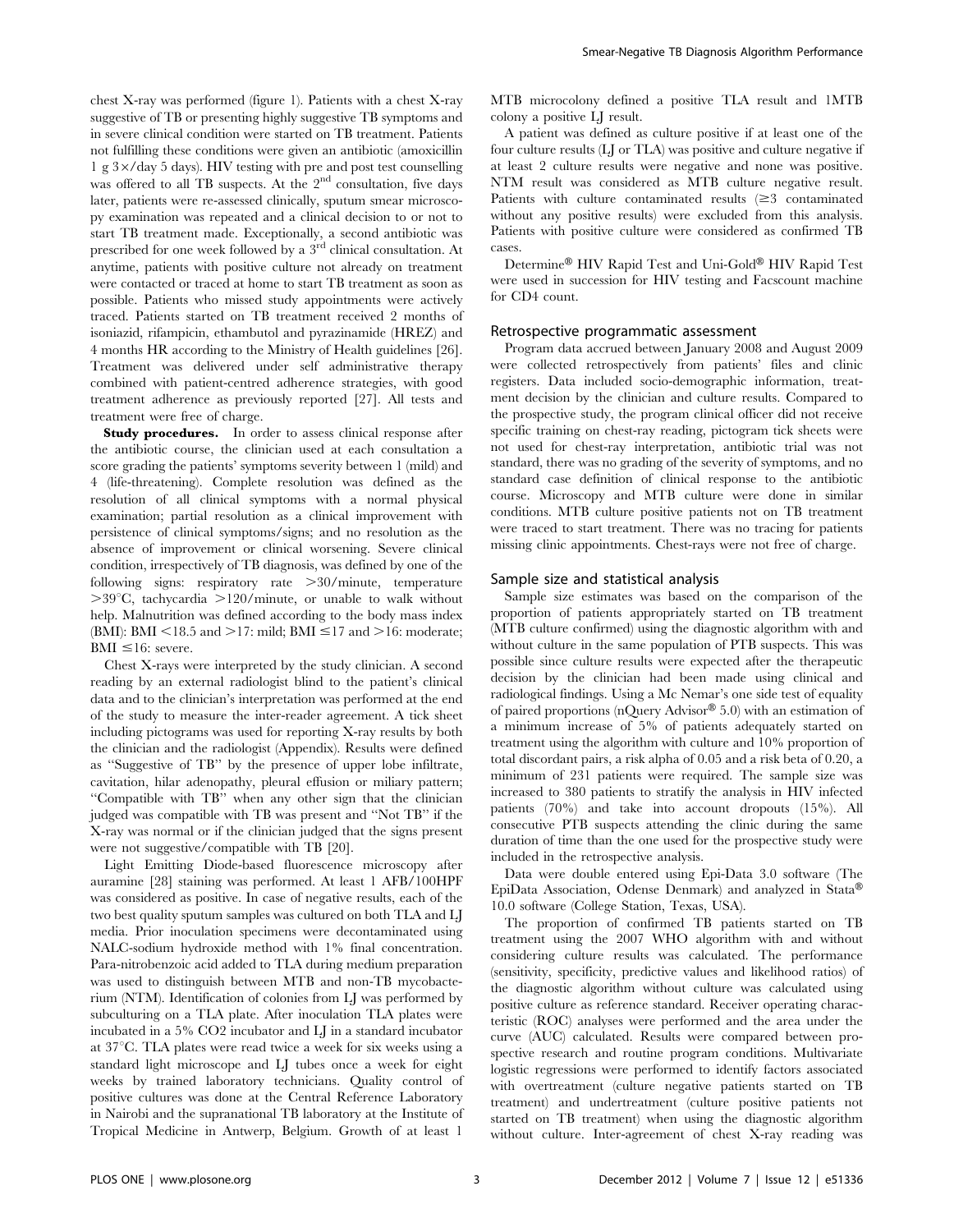Table 1. Patients' characteristics of the smear-negative PTB suspects included in the prospective study.

|                                          | All patients $(N = 380)$ | HIV positive $(N = 247)$ | HIV negative $(N = 116)$ | $\boldsymbol{p}$ |
|------------------------------------------|--------------------------|--------------------------|--------------------------|------------------|
| Age, median years (IQR)                  | $34(26-48)$              | 34 (28-46)               | $37.5(22-60)$            | 0.469            |
| Female, n (%)                            | 239 (62.9)               | 159 (64.4)               | 71 (61.2)                | 0.559            |
|                                          |                          |                          |                          | 0.036            |
| History of TB, n (%)                     | 92 (24.2)<br>92 (24.2)   | 70 (28.3)<br>59 (23.9)   | 21(18.1)<br>29 (25.0)    | 0.611            |
| Antibiotic in the past 2 weeks, n (%)    |                          |                          |                          |                  |
| Amoxicillin                              | 42 (45.6)                |                          |                          |                  |
| Erythromycin                             | 20(21.7)                 |                          |                          |                  |
| Cotrimoxazole                            | 21(22.8)                 |                          |                          |                  |
| Other                                    | 9(59.8)                  |                          |                          |                  |
| BMI, median <sup>a</sup> , (IQR)         | 19.7 (18.3-21.5)         | 19.3 (17.9-20.9)         | 20.5 (19.0-22.5)         | < 0.001          |
| Malnourished, n <sup>b</sup> (%)         | 107 (28.2)               | 86 (34.8)                | 20 (17.2)                | < 0.001          |
| Mild malnutrition                        | 64 (59.8)                | 49 (57.0)                | 15 (75.0)                |                  |
| Moderate malnutrition                    | 20 (18.7)                | 17 (19.8)                | 3(15.0)                  |                  |
| Severe malnutrition                      | 23(21.5)                 | 20(23.3)                 | 2(10.0)                  |                  |
| Severe clinical condition, n (%)         | 27(7.1)                  | 23(9.3)                  | 3(2.6)                   | 0.021            |
| No. of symptoms, median (IQR)            | $7(6-8)$                 | $7(6-8)$                 | $6(5-8)$                 | 0.085            |
| No. signs at physical exam, median (IQR) | $3(2-4)$                 | $3(3-4)$                 | $2(2-3)$                 | < 0.001          |
| Symptoms, n (%)                          |                          |                          |                          |                  |
| Fever                                    | 331 (87.1)               | 220 (89.1)               | 97 (83.6)                | 0.146            |
| Weight loss                              | 309 (81.3)               | 213 (86.2)               | 82 (70.7)                | < 0.001          |
| Night sweats                             | 299 (78.7)               | 203 (82.2)               | 85 (73.3)                | 0.050            |
| Loss of appetite                         | 245 (64.5)               | 175 (70.9)               | 61 (52.6)                | < 0.001          |
| Haemoptysis                              | 64 (16.8)                | 41 (16.6)                | 19 (16.4)                | 0.958            |
| Clinical examination, n (%)              |                          |                          |                          |                  |
| Adenopathies                             | 238 (62.6)               | 195 (79.0)               | 35 (30.2)                | $0.001$          |
| Temperature $\geq$ 37.5 $\degree$ C      | 42 (11.1)                | 35 (14.2)                | 5(4.3)                   | 0.005            |
| <b>Ascitis</b>                           | 5(1.3)                   | 2(0.8)                   | 2(1.7)                   | 0.463            |
| X-ray findings, n (%)                    |                          |                          |                          |                  |
| Infiltration                             | 284 (74.7)               | 191 (77.3)               | 81 (69.8)                | 0.124            |
| Hilar adenopathy                         | 196 (51.6)               | 141 (57.1)               | 49 (42.2)                | 0.008            |
| Consolidation                            | 87 (22.9)                | 67(27.1)                 | 17 (14.7)                | 0.009            |
| Cavities                                 | 29(7.6)                  | 20(8.1)                  | 8(6.9)                   | 0.689            |
| Pleural effusion                         | 24 (6.3)                 | 18(7.3)                  | 5(4.3)                   | 0.278            |
| Miliary pattern                          | 5(1.3)                   | 4(1.6)                   | 0(0.0)                   | 0.168            |
| Apical fibrocystic                       | 2(0.5)                   | 2(0.8)                   | 0(0.0)                   | 0.331            |

a. BMI: body mass index.

b. Malnourished: BMI<18.5.

doi:10.1371/journal.pone.0051336.t001

Table 2. Culture results of smear-negative PTB suspects, prospective study.

|                 | IJ              |                     |          |              |                    |  |  |
|-----------------|-----------------|---------------------|----------|--------------|--------------------|--|--|
| TLA             | <b>Positive</b> | <b>Negative NTM</b> |          | Contaminated | Total <sup>a</sup> |  |  |
| <b>Positive</b> | 34              | 16                  | 0        |              | 51                 |  |  |
| Negative        | 10              | 256                 | 6        | 17           | 289                |  |  |
| <b>NTM</b>      | 0               | 4                   |          | 0            | 5                  |  |  |
| Contaminated 0  |                 | 14                  | $\Omega$ | 5            | 19                 |  |  |
| l Total         | 44              | 292                 |          | 23           | 364                |  |  |

a. In 2 patients LJ was negative and TLA was not performed. doi:10.1371/journal.pone.0051336.t002

assessed by measuring the kappa coefficient and interpreted according to Landis and Koch classification [29]. Chi-2 test and Wilcoxon tests were used to compare qualitative and quantitative and qualitative data between independent populations. Since the diagnostic algorithms with and without MTB culture were assessed in the same patients, we used the McNemar test to compare the proportions of confirmed TB patients started on TB treatment using the diagnostic algorithm with and without culture. Results were presented with a 95% confidence interval (95% CI).

Ethics statement. The protocol for both the prospective study and the retrospective program data analysis was approved by the Kenya Medical Research Institute Ethical Review Committee and by the Ethical Review Committee at the ''Comite´ de Protection des Personnes'', Saint Germain en Laye, in France''. Written informed consent was obtained from all study participants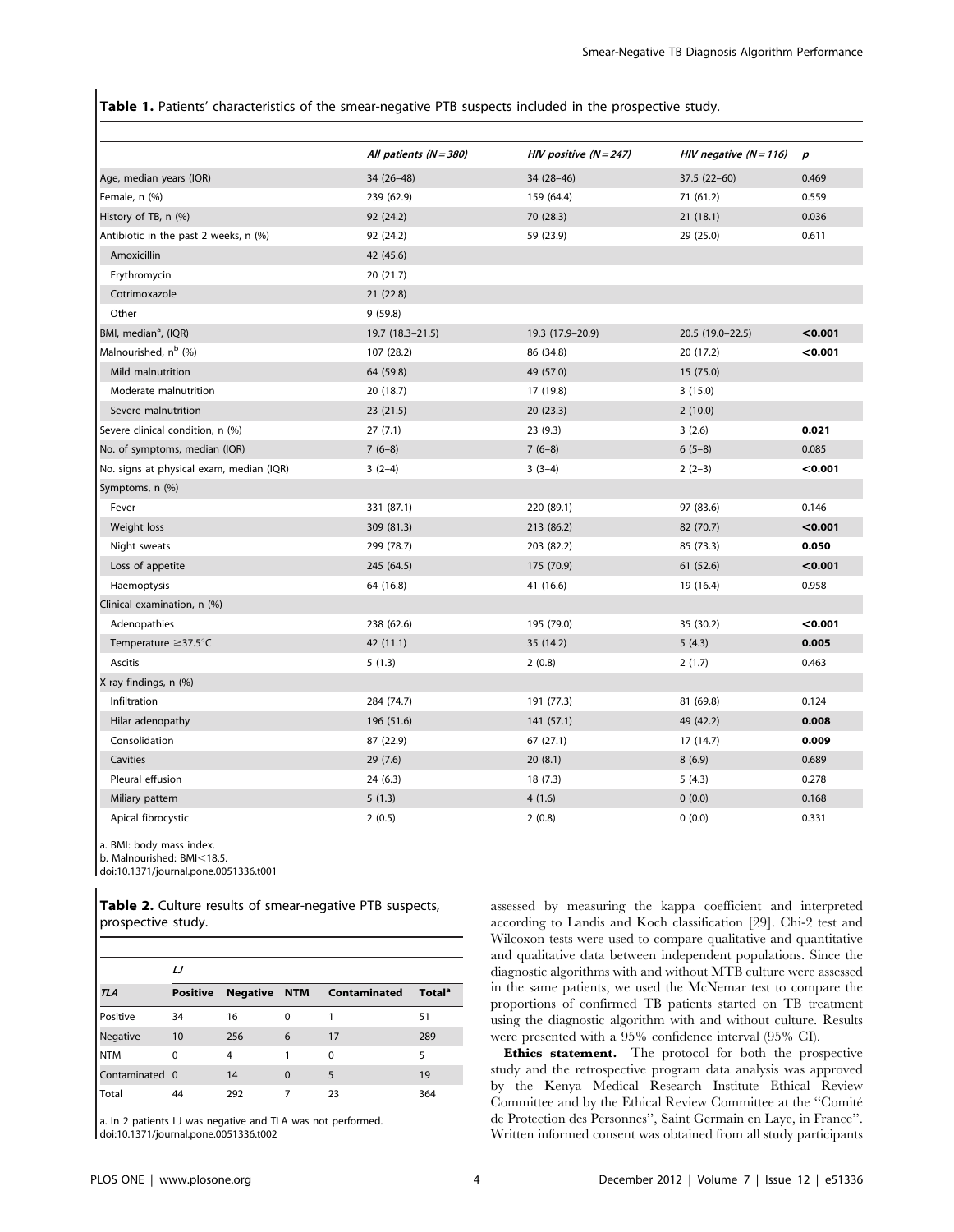

Figure 2. Diagnostic and treatment pathway for smear-negative TB suspects (prospective study, N=380). doi:10.1371/journal.pone.0051336.g002

as well as from guardians on the behalf of the minor participants before enrolment in the prospective study. The written informed consent was approved by the Ethics Committees. No consent was sought for patients included in the retrospective program data analysis.

#### Results

## Prospective study

Patient's characteristics. During the prospective study period, 583 smear-negative PTB suspects were consecutively screened, 380 (65%) fulfilled the inclusion/exclusion criteria and were included in the study. Patients' characteristics, clinical and chest X-ray findings are presented in table 1. Overall, 68.0% of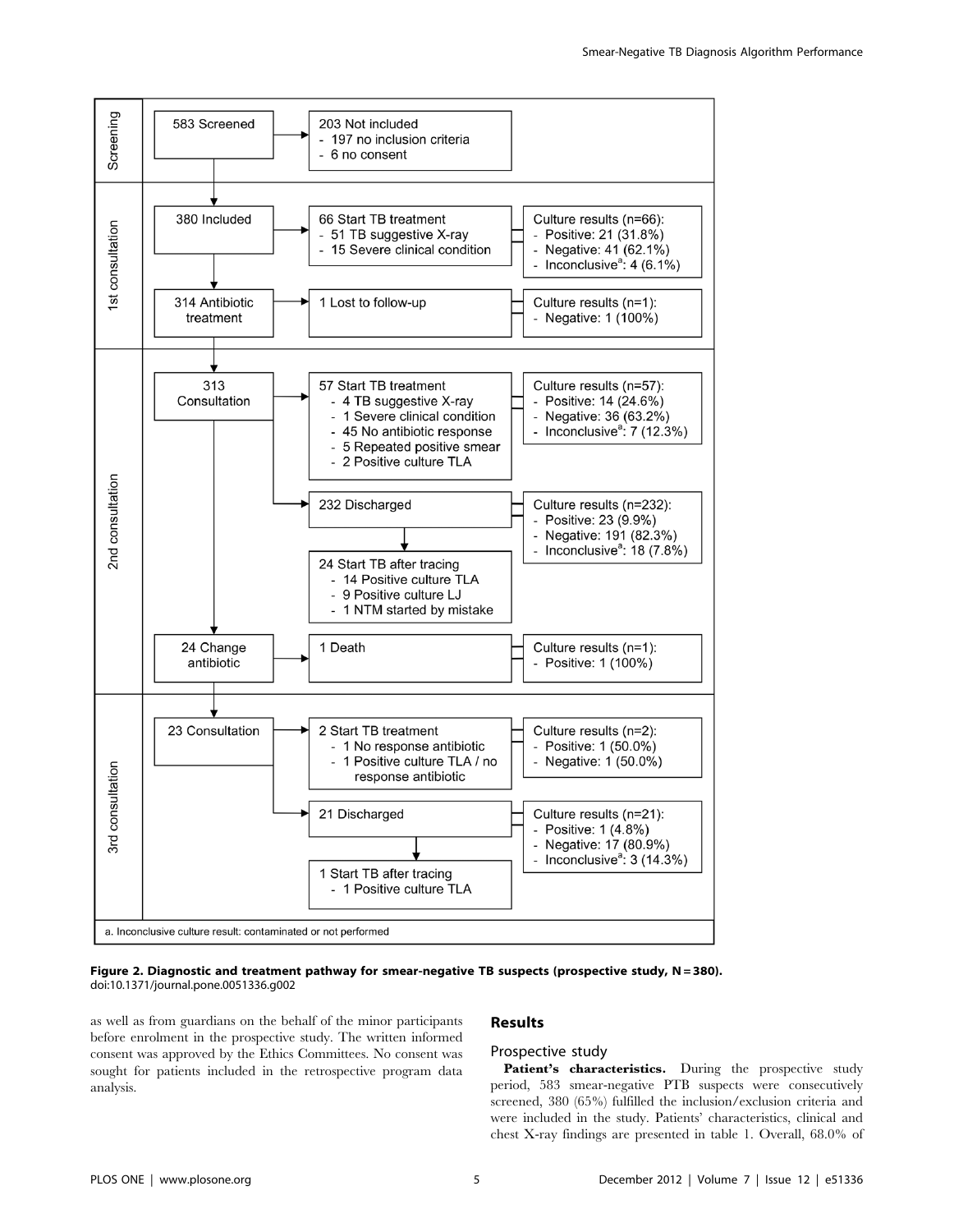the 363 TB suspects with a known HIV status were HIV positive. Of 238 patients with a WHO staging available, 74.4% were in stage 3 or 4. The median CD4 count  $(N = 225$  patients) was 274 cells/ $\mu$ l (IQR: 145–501) and 83 (35.4%) had less than 200 cells/ $\mu$ l. HIV positive patients were more often malnourished or in severe clinical condition, and had more pathological signs at the physical examination than HIV negative patients.

Thirty two patients did not have final culture result because cultures were not performed  $(n = 14)$  or were contaminated  $(n = 18)$ . Out of the remaining 348 patients, 61 (17.5%) were positive, 276 (79.3%) negative and 11 (3.2%) had NTM results (Table 2). Out of 233 HIV infected TB suspects, 48 (20.6%) were culture positive. The median delay from inoculation to a positive result was 15 days (IQR: 11–21) with TLA and 23 days (IQR: 17.5–31.5) with LJ.

Diagnostic and treatment pathway. Figure 2 presents the diagnostic and therapeutic pathway of the prospective study. In total, 150 (39.5%) PTB suspects were started on TB treatment. Of the 139 PTB suspects with a final culture result started on TB treatment, 60 (43.2%) were confirmed TB cases.

The reasons and median time to start TB treatment among culture positive smear-negative PTB patients are shown in Table 3. The median time to start confirmed TB patients on treatment was 6 days (IQR: 0–27).

The proportion of confirmed TB cases started on treatment increased from 55.0% using the clinical algorithm without culture to 98.3% using the algorithm with culture  $(p<0.001)$ . Including culture in the algorithm increased the proportion of confirmed TB cases started on treatment by 43.3% (95%CI: 29.1–57.5). In HIV positive patients including culture increased the proportion of treated cases by 38.3% (95%CI: 22.3–54.3).

X-ray interpretation and antibiotic course. The study clinician interpreted 59 (15.5%) X-rays as ''suggestive of TB'', 196 (51.6%) as ''Compatible with TB'', and 125 (32.9%) as ''Not TB''. Patients with an X-ray interpreted as ''Suggestive of TB'' were more likely to be MTB culture confirmed (OR: 3.4, 95%CI: 1.8– 6.4,  $p<0.001$ ) than the ones with X-ray interpreted as "Compatible with TB'' or ''Not TB''. Seven percent of the patients with a chest X-ray interpreted as ''Not TB'' were culture positive. The inter-reader agreement for X-ray interpretation between the

clinician and radiologist was low (Kappa coefficient  $= 0.11$ , 95%CI: 0.09–0.12). X-rays were interpreted as ''Not TB'' in 73% of the cases by the radiologist and in 33% of the cases by the clinician. X-ray interpretation as ''suggestive of TB'' by the radiologist had a higher specificity compared to the same interpretation by the study clinician (98.5% versus 87.0%,  $p<0.001$ ).

Of the 313 PTB suspects who received an antibiotic, 85%, had a partial response. Patients with no response to antibiotic were more likely to be culture confirmed (OR: 3.8, 95%CI: 1.3–10.8,  $p = 0.014$  than patients with a complete or partial response. However, 9% of the culture confirmed PTB patients who received an antibiotic had a complete response.

#### Retrospective analysis

A total of 406 smear negative PTB suspect patients were included in the retrospective analysis: 213 (52.5%) females, median age 32 years (IQR: 25–45). Of the 98 with an HIV test result available, 71 (72.5%) were positive. A chest X-ray was performed in 94 (23.2%) of the patients. Out of the 330 patients with a final culture result, 72 (21.8%) were positive, 257 (77.9%) negative, and 1 (0.3%) had an NTM result. A total of 125/406 (30.8%) patients were started on treatment and 55 (44%) had a confirmed TB.

The reasons and median time to start TB treatment among culture positive smear-negative PTB patients are shown in Table 3. The median time to start confirmed TB patients on treatment was 27 days (IQR: 3–35).

The proportion of confirmed TB cases started on treatment increased from 31.9% using the clinical algorithm without culture to 76.4% using the algorithm with culture  $(p<0.001)$ . Including culture in the algorithm increased the proportion of confirmed TB cases started on treatment by 44.4% (95%CI: 31.6–57.3). The proportion of culture confirmed patients not started on treatment was 23.6% in program conditions (retrospective analysis) versus 1.7% in the prospective study,  $p<0.001$ .

Algorithm performance. The performances of the clinicalradiological diagnostic algorithms in the prospective study and the retrospective analysis are presented in Table 4. The sensitivity was significantly lower in program conditions, 31.9% compared to 55.0% in the prospective analysis  $(p=0.008)$ . The positive

Table 3. Reasons to start treatment among smear-negative culture confirmed PTB cases in the prospective study and in the retrospective analysis of program data.

|                                                             |           | Prospective study $(N = 60)^a$ |                     | Retrospective program data $(N = 72)$ |  |
|-------------------------------------------------------------|-----------|--------------------------------|---------------------|---------------------------------------|--|
|                                                             | N(%)      | Median time to treat<br>(days) | N(%)                | Median time to treat<br>(days)        |  |
| Started on TB treatment due to clinical signs and/or X-ray: | 33 (55.0) | $\Omega$                       | 23 (31.9)           |                                       |  |
| Chest X-ray suggestive                                      | 19(31.7)  | $\mathbf{0}$                   |                     |                                       |  |
| Severe clinical condition                                   | 3(5.0)    | 0                              |                     |                                       |  |
| Repeated smear positive                                     | 2(3.3)    | 6                              |                     |                                       |  |
| No response to antibiotic                                   | 9(15.0)   | 6                              |                     |                                       |  |
| Started on TB treatment due to culture result:              | 26(43.3)  | 31                             | 32(44.4)            | 34.5                                  |  |
| Culture TLA positive                                        | 17(28.3)  | 22                             | 20(27.7)            | 30.5                                  |  |
| Culture LJ positive                                         | 9(15.0)   | 39                             | 12(16.7)            | 50                                    |  |
| Not started on TB treatment                                 | 1(1.7)    |                                | $17^{\rm b}$ (23.6) | $\sim$                                |  |

a. In one patient, the reason could not be discerned (TLA result available the day of the third consultation).

b. 4 had died by the time they were traced, 2 did not come to the clinic to start treatment, 1 refused treatment, 3 were not found during the tracing and for 7 there was no information about the tracing.

doi:10.1371/journal.pone.0051336.t003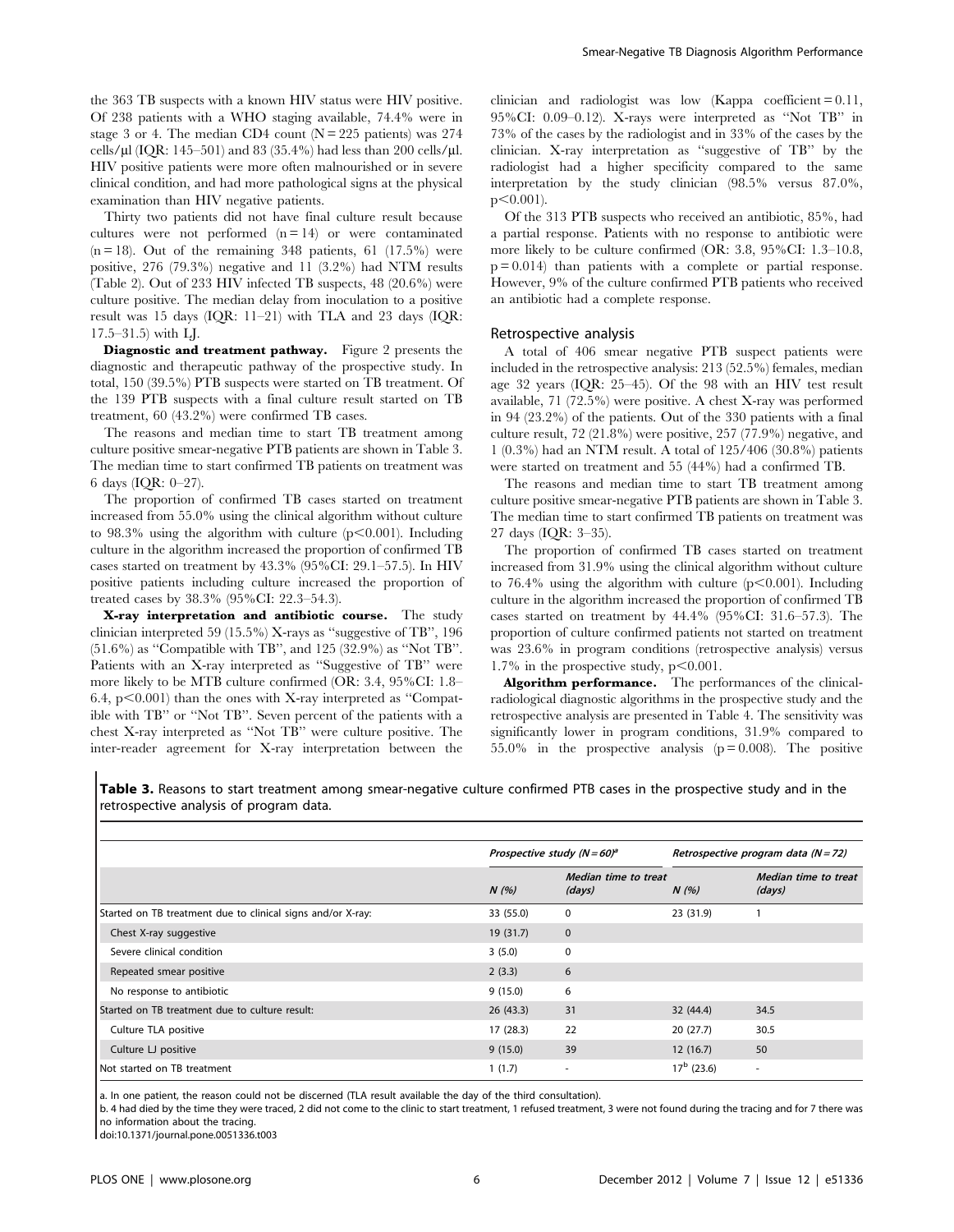Table 4. Performance of the 2007 WHO diagnostic algorithm for smear-negative PTB without culture in the prospective study and the retrospective analysis of program data (reference: positive culture).

|                                           |    | <b>Culture Culture</b><br>positivenegative | Sensitivity, %<br>(95% CI) | Specificity, %   | Positive predictive<br>value, % | <b>Negative predictive</b><br>value, % |
|-------------------------------------------|----|--------------------------------------------|----------------------------|------------------|---------------------------------|----------------------------------------|
| Prospective study $(N = 347)^a$           |    |                                            | 55.0 (41.6–67.9)           | 72.8 (67.3-77.9) | 29.7 (21.4–39.1)                | 88.6 (83.8-92.3)                       |
| TB start                                  | 33 | 78                                         |                            |                  |                                 |                                        |
| Not start                                 | 27 | 209                                        |                            |                  |                                 |                                        |
| Retrospective program data<br>$(N = 330)$ |    |                                            | 31.9 (21.4-44.0)           | 79.8 (74.4-84.6) | 30.7 (20.5-42.4)                | 80.8 (75.4-85.4)                       |
| TB start                                  | 23 | 52                                         |                            |                  |                                 |                                        |
| Not start                                 | 49 | 206                                        |                            |                  |                                 |                                        |
|                                           |    |                                            |                            |                  |                                 |                                        |

a. One patient excluded since reason to start TB treatment could not be discerned.

doi:10.1371/journal.pone.0051336.t004

predictive value was similar in both, 30.7% and 29.7% respectively. The negative predictive value was significantly lower in program conditions ( $p = 0.02$ ). The positive and negative likelihood ratio was 1.6 (95%CI: 1.1–2.4) and 0.9 (95%CI: 0.7–1.0) in program conditions and 2.0 (95%CI: 1.5–2.7) and 0.6 (95%CI: 0.5–0.8) in the prospective analysis. The AUC for this algorithm was 0.59 (95%CI: 0.53–0.64) in the prospective study and 0.56 (95%CI: 0.50–0.61) in the retrospective analysis (Figure 3). Using data from the prospective study, past TB history, number of symptoms and signs at the clinical exam were independently associated with risk of overtreatment (Table 5). No factor was found associated with undertreatment.

#### **Discussion**

In this study, the proportion of smear-negative confirmed PTB patients started on treatment using the 2007 WHO clinicalradiological algorithm without culture was low: 55% in the optimised prospective study and 32% in the retrospective analysis of program data. The clinical-radiological algorithm had poor discrimination capacity as shown by the low AUC in the ROC analyses. In Homa Bay, the clinical-radiological algorithm led to a high proportion of TB cases missed and a high proportion of patients overtreated. Our study is in line with most of the studies carried out in similar settings [6,22,25,30] which have shown low algorithm sensitivity ranging from 23% to 59%. However, sensitivities of 80–95% have also been reported [23,24].

Less than one third of patients treated for TB were confirmed with TB in research and routine conditions. The use of rapid culture did not reduce the risk of overtreatment since majority of patients were started on treatment before the culture results. Indeed, the time to positive results for rapid culture (15 days) might be still too long to have an impact on the risk of overtreatment. Other studies [6,22,24,25] have shown similar low positive predictive values (22%–52%). Only one study has shown a much higher positive predictive value of 90% [23]. As empiric treatment in patients with no response to antibiotic trial and negative investigations is part of the WHO algorithm, overtreatment is likely. In addition, the fear of missing TB, especially in HIV infected patients along with the difficulty to diagnose TB using only clinical-radiological signs may contribute to overtreatment. Patients having a history of TB and polysymptomatic patients were at higher risk of been wrongly started



Figure 3. Clinical-radiological algorithm ROC curves. ROC curve for the clinical-radiological smear-negative diagnostic algorithm without culture in the prospective study (A) and in the retrospective analysis of program data (B). doi:10.1371/journal.pone.0051336.g003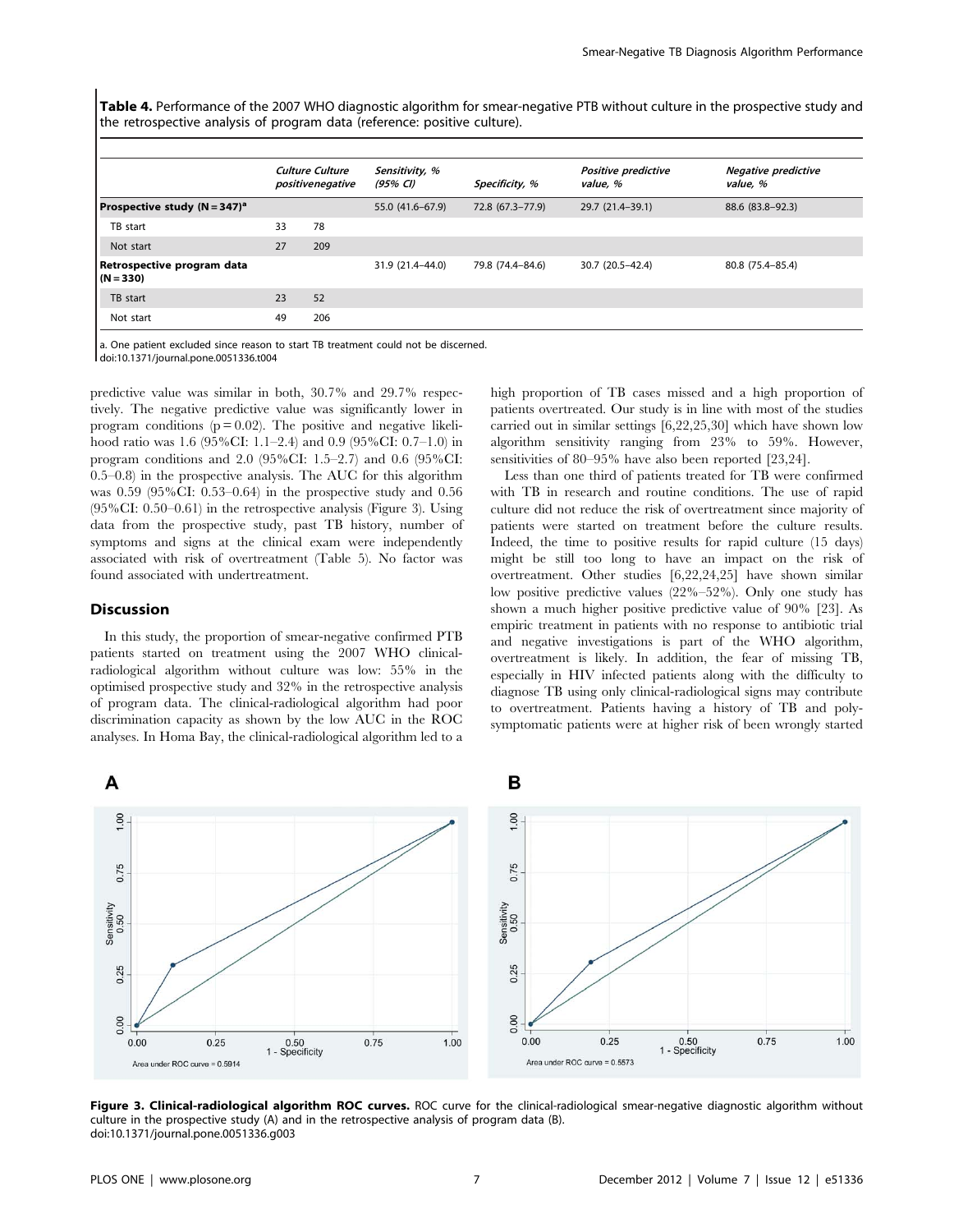Table 5. Factors associated with overtreatment when the diagnostic algorithm without culture was used (prospective study,  $N = 303$ ).

|                                      | Univariate analysis |               |         | Multivariate analysis |               |         |
|--------------------------------------|---------------------|---------------|---------|-----------------------|---------------|---------|
|                                      | <b>OR</b>           | 95% CI        | p       | <b>OR</b>             | 95% CI        | p       |
| Age (/year)                          | 1.01                | $0.99 - 1.02$ | 0.326   |                       |               |         |
| Gender (female vs male)              | 0.65                | $0.39 - 1.10$ | 0.108   |                       |               |         |
| History of TB (yes/no)               | 3.21                | $1.85 - 5.55$ | < 0.001 | 3.42                  | $1.84 - 6.35$ | < 0.001 |
| Antibiotics in last 2 weeks (yes/no) | 0.79                | $0.43 - 1.46$ | 0.453   |                       |               |         |
| BMI (/1 unit)                        | 0.92                | $0.84 - 1.00$ | 0.041   |                       |               |         |
| No. symptoms reported (/1 symptom)   | 1.83                | $1.47 - 2.29$ | < 0.001 | 1.87                  | $1.47 - 2.37$ | < 0.001 |
| No. signs at clinical exam (/1 sign) | 2.01                | $1.42 - 3.09$ | < 0.001 | 1.77                  | $1.16 - 2.71$ | 0.008   |
| Severe condition (yes/no)            | 5.99                | 2.58-13.84    | < 0.001 |                       |               |         |
| HIV(positive/negative)               | 2.24                | 1.18-4.25     | 0.014   |                       |               |         |

doi:10.1371/journal.pone.0051336.t005

on TB treatment by the study clinician even when these factors are not predictors of TB [6,31,32].

When MTB culture was included in the algorithm, the number of patients correctly started on TB treatment increased by 43–44% in the prospective study and the retrospective analysis. During the prospective study all culture confirmed TB cases but one were started on TB treatment, while in routine conditions almost one forth of the cases were not started on treatment despite having a positive culture result. This was probably the result of a less effective tracing in program conditions. In addition, the delay to start treatment among confirmed TB cases remained acceptable (6 days) in the prospective study while it was very long in routine conditions (27days) most likely due to the same reason. Similar findings have been reported in other routine settings [6,22,33]: in Cambodia 29% of the patients were not started on treatment despite the culture results and in Soudan enrolment into the culture programme was suspended due to the number of lost to follow-up cases. Implementing effective tracing is therefore essential when introducing MTB culture in the diagnostic algorithm.

One third of the culture positive TB cases were diagnosed through chest X-ray at the first consultation. Other studies have shown that performing the chest X-ray before the antibiotic course can reduce considerably the time to treatment and as a result potentially improve the survival of smear-negative HIV infected patients with advance disease [1,5,32,34,35]. Efforts should be done in order to have chest X-rays available and free-of-charge in the peripheral areas of resource limited-settings. Nevertheless, the performance of the chest X-ray to diagnose TB varies depending on the reader. In this study the field clinician interpretation was very different compared to the radiologist one. As described in other sites [22,34,35], the study clinician interpreted X-rays as pathological more often than the radiologist leading to a lower specificity to diagnose TB and a low chest X-ray reading agreement.

The diagnostic value of the response to antibiotic course is questionable [34] and its accuracy has shown diverse degrees of limitation [2,6,31,36,37]. Although complete absence of response to antibiotic was associated with TB in our study, this finding was not very helpful for decision-making since majority of the TB patients had a partial response to antibiotics.

Culture techniques used in Homa Bay laboratory reached similar or higher detection rates to those found in other settings [13–15]. A considerable number of patients were positive with only one of the two techniques and the implementation of both would be advisable to help in the diagnosis of pulmonary smearnegative TB.

There were some limitations to this study. The absence of an independent reference standard prevented comparing the performance of the algorithm without culture to the performance of the algorithm with culture. Although MTB culture is the only reference standard for PTB diagnosis, it remains an imperfect gold standard in smear-negative suspects, especially in HIV infected patients who are likely to have poor quality sputum specimen.

This study provides evidence of the limitations of the 2007 WHO algorithm when used without culture to diagnose smearnegative PTB with almost half of confirmed TB cases missed. The use of rapid culture is justified in HIV prevalent and resourceconstraint settings as recommended by WHO [38]. Nevertheless, introducing and maintaining good culture facilities in safe conditions is a challenge for resource-limited countries [11,12]. Feasibility and cost-effectiveness studies are lacking. The new automated PCR methods such as the Xpert MTB/RIF assay, recently endorsed by WHO for diagnosis of TB in HIV infected TB suspects is challenging the role of culture for TB diagnosis in resource-limited countries [19,38]. However, impact and feasibility studies of diagnostic algorithms using the new PCR assays are also required.

In conclusion, the clinical-radiological diagnostic algorithm is largely suboptimal to diagnose smear-negative PTB. Culture increases significantly the proportion of confirmed TB cases started on treatment. Better access to rapid MTB culture and development of new diagnostic tests is necessary.

#### Supporting Information

# Figure S1 Form used for X-ray interpretation in the prospective study.

(PDF)

## Acknowledgments

We would like to thank the study team in Homa Bay who provided quality care to the patients, the TB clinic and laboratory staff and MSF team in the field for their cooperation. We are grateful to Paul Perez from the University of Bordeaux for his advice on diagnostic tests accuracy methods. This manuscript is published with permission from the director of KEMRI.